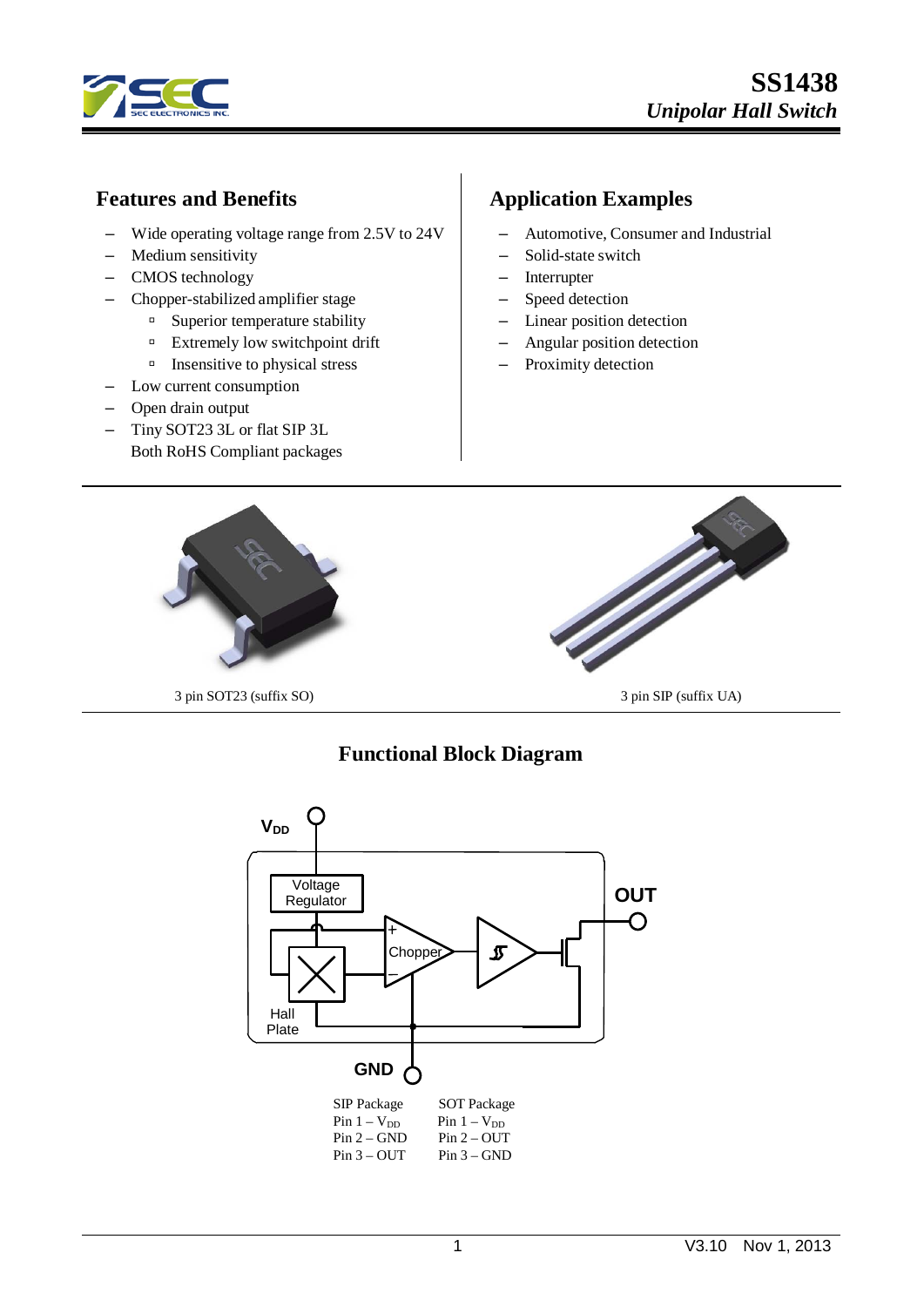

## **General Description**

The SS1438 is a unipolar Hall effect sensor IC fabricated from mixed signal CMOS technology. The device integrates a voltage regulator, Hall sensor with dynamic offset cancellation system, Schmitt trigger and an open-drain output driver, all in a single package.

It incorporates advanced chopper stabilization techniques to provide accurate and stable magnetic switch points. There are many applications for this HED – Hall Electronic Device - in addition to those listed above. Thanks to its wide operating voltage range and extended choice of temperature range, it is quite suitable for use in automotive, industrial and consumer applications.

The device is delivered in a Small Outline Transistor (SOT) for surface mount process or in a Plastic Single In Line (SIP flat) for through- hole mount. Both 3-lead packages are RoHS compliant.

## **Glossary of Terms**

| MilliTesla (mT), Gauss     | Units of magnetic flux density: $1mT = 10$ Gauss                                                                                            |
|----------------------------|---------------------------------------------------------------------------------------------------------------------------------------------|
| <b>RoHS</b>                | <b>Restriction of Hazardous Substances</b>                                                                                                  |
| Operating Point $(B_{OP})$ | Magnetic flux density applied on the branded side of the package which turns the<br>output driver ON ( $V_{\text{OUT}} = V_{\text{DSon}}$ ) |
| Release Point (BRP)        | Magnetic flux density applied on the branded side of the package which turns the<br>output driver OFF ( $V_{\text{OUT}} = \text{high}$ )    |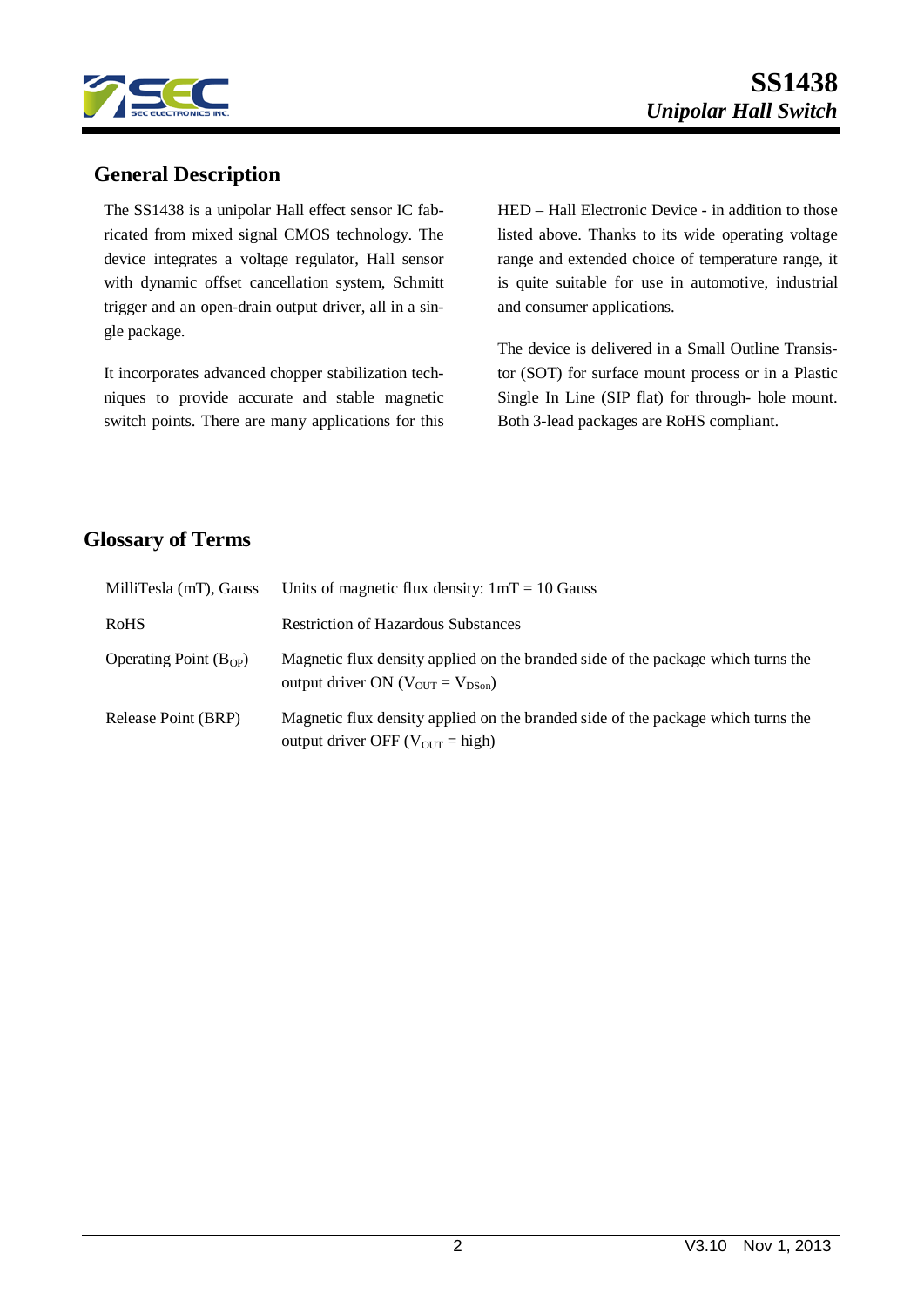

## **Pins Definition and Description**

| <b>SOT Pin No SIP Pin No</b> | <b>Name</b>  | <b>Type</b> | <b>Function</b>       |
|------------------------------|--------------|-------------|-----------------------|
|                              | $\rm V_{DD}$ | Supply      | Supply Voltage pin    |
|                              | <b>OUT</b>   | Output      | Open Drain Output pin |
| 3                            | GND          | Ground      | Ground pin            |





## **Unique Features**

Based on mixed signal CMOS technology, SS1438 is a Hall-effect device with high magnetic sensitivity. This multi-purpose latch meets most of the application requirements.

The chopper-stabilized amplifier uses switched capacitor technique to suppress the offset generally observed with Hall sensors and amplifiers. The CMOS technology makes this advanced technique possible and contributes to smaller chip size and lower current consumption than bipolar technology. The small chip size is also an important factor to minimize the effect of physical stress. This combination results in more stable magnetic characteristics and enables faster and more precise design.

The wide operating voltage from 2.5V to 24V, low current consumption and large choice of operating temperature range according to "L", "K"and "E" specifications make this device suitable for automotive, industrial and consumer applications.

### **Absolute Maximum Ratings**

| <b>Parameter</b>                    | <b>Symbol</b> | <b>Value</b> | <b>Units</b>    |
|-------------------------------------|---------------|--------------|-----------------|
| <b>Supply Voltage</b>               | $\rm V_{DD}$  | 28           | V               |
| <b>Supply Current</b>               | $I_{DD}$      | 50           | mA              |
| <b>Output Voltage</b>               | $V_{OUT}$     | 28           | V               |
| <b>Output Current</b>               | $I_{OUT}$     | 50           | mA              |
| Storage Temperature Range           | $T_S$         | $-50$ to 150 | $\rm ^{\circ}C$ |
| <b>Maximum Junction Temperature</b> | T1            | 165          | $^{\circ}C$     |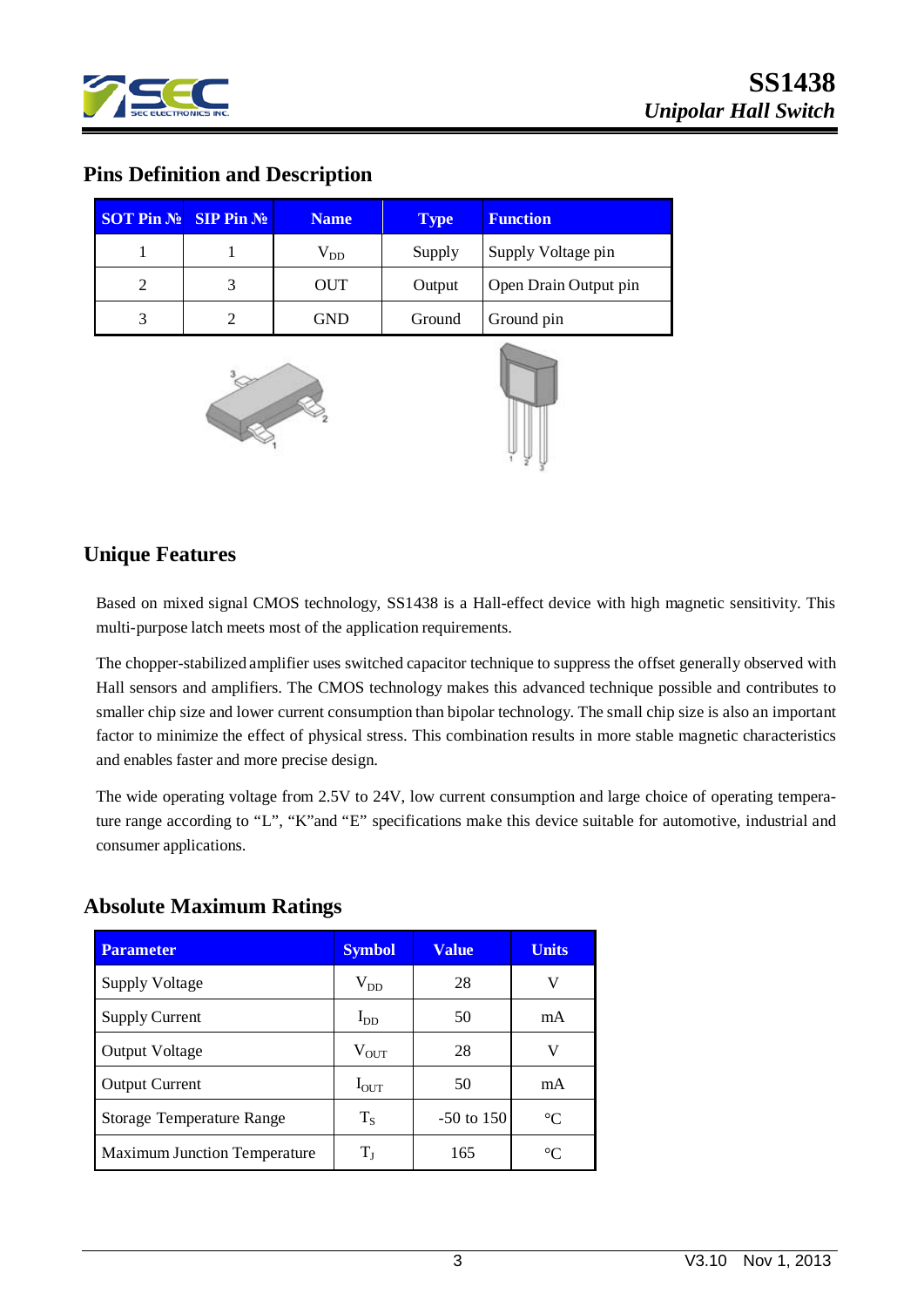

| <b>Operating Temperature Range</b> | <b>Symbol</b> | <b>Value</b> | <b>Units</b> |
|------------------------------------|---------------|--------------|--------------|
| Temperature Suffix "E"             | $T_A$         | $-40$ to 85  | $^{\circ}C$  |
| Temperature Suffix "K"             | $T_A$         | $-40$ to 125 | $^{\circ}C$  |
| Temperature Suffix "L"             | $T_A$         | $-40$ to 150 | $\circ$ C    |

Exceeding the absolute maximum ratings may cause permanent damage. Exposure to absolute-maximum- rated conditions for extended periods may affect device reliability.

# **General Electrical Specifications**

DC Operating Parameters  $T_A = 25^{\circ}C$ ,  $V_{DD} = 2.5V$  to 24V (unless otherwise specified)

| <b>Parameter</b>                 | <b>Symbol</b> | <b>Test Conditions</b>                             | <b>Min</b> | <b>Typ</b> | <b>Max</b> | <b>Units</b>       |
|----------------------------------|---------------|----------------------------------------------------|------------|------------|------------|--------------------|
| <b>Supply Voltage</b>            | $V_{DD}$      | Operating                                          | 2.2        |            | 24         | V                  |
| <b>Supply Current</b>            | $I_{DD}$      | $B < B_{RP}$                                       |            |            | 5          | mA                 |
| <b>Output Saturation Voltage</b> | $V_{DSon}$    | $I_{\text{OUT}} = 20 \text{mA}, B > B_{\text{OP}}$ |            |            | 0.5        | V                  |
| <b>Output Leakage Current</b>    | $I_{\rm OFF}$ | $B < B_{RP}$ V <sub>OUT</sub> = 24V                |            | 1          | 10         | μA                 |
| <b>Output Rise Time</b>          | tr            | $R_L = 1k\Omega$ , $C_L = 20pF$                    |            | 0.25       |            | $\mu s$            |
| <b>Output Fall Time</b>          | tf            | $R_L = 1k\Omega$ , $C_L = 20pF$                    |            | 0.25       |            | $\mu s$            |
| Maximum Switching Frequency      | <b>FSW</b>    |                                                    |            | 10         |            | <b>KHz</b>         |
| Package Thermal Resistance       | $R_{TH}$      | Single layer (1S) Jedec board                      |            | 301        |            | $\rm ^{\circ}$ C/W |

**Note:** The output of SS1438 will be switched after the supply voltage is over 2.2V, but the magnetic characteristics won't be normal until the supply is over 2.5V.

# **Magnetic Specifications**

DC Operating Parameters  $V_{DD} = 2.5$  to 24V (unless otherwise specified)

| <b>Package</b> | <b>Parameter</b>       | <b>Symbol</b> | <b>Test Conditions</b>                  | <b>Min</b> | <b>Typ</b> | <b>Max</b> | <b>Units</b> |
|----------------|------------------------|---------------|-----------------------------------------|------------|------------|------------|--------------|
| UA             | <b>Operating Point</b> | $B_{OP}$      |                                         | $-120$     |            | $-70$      | G            |
|                | Release Point          | $B_{RP}$      | $T_a = 25^{\circ}C$ , $V_{dd} = 12V$ DC | $-100$     |            | $-20$      | G            |
|                | <b>Hysteresis</b>      | $B_{H YST}$   |                                         |            | 40         |            | G            |
| SO.            | <b>Operating Point</b> | $B_{OP}$      |                                         | 90         |            | 110        | G            |
|                | Release Point          | $B_{RP}$      | $T_a = 25^{\circ}C$ , $V_{dd} = 12V$ DC | 40         |            | 80         | G            |
|                | <b>Hysteresis</b>      | $B_{H YST}$   |                                         |            | 40         |            | G            |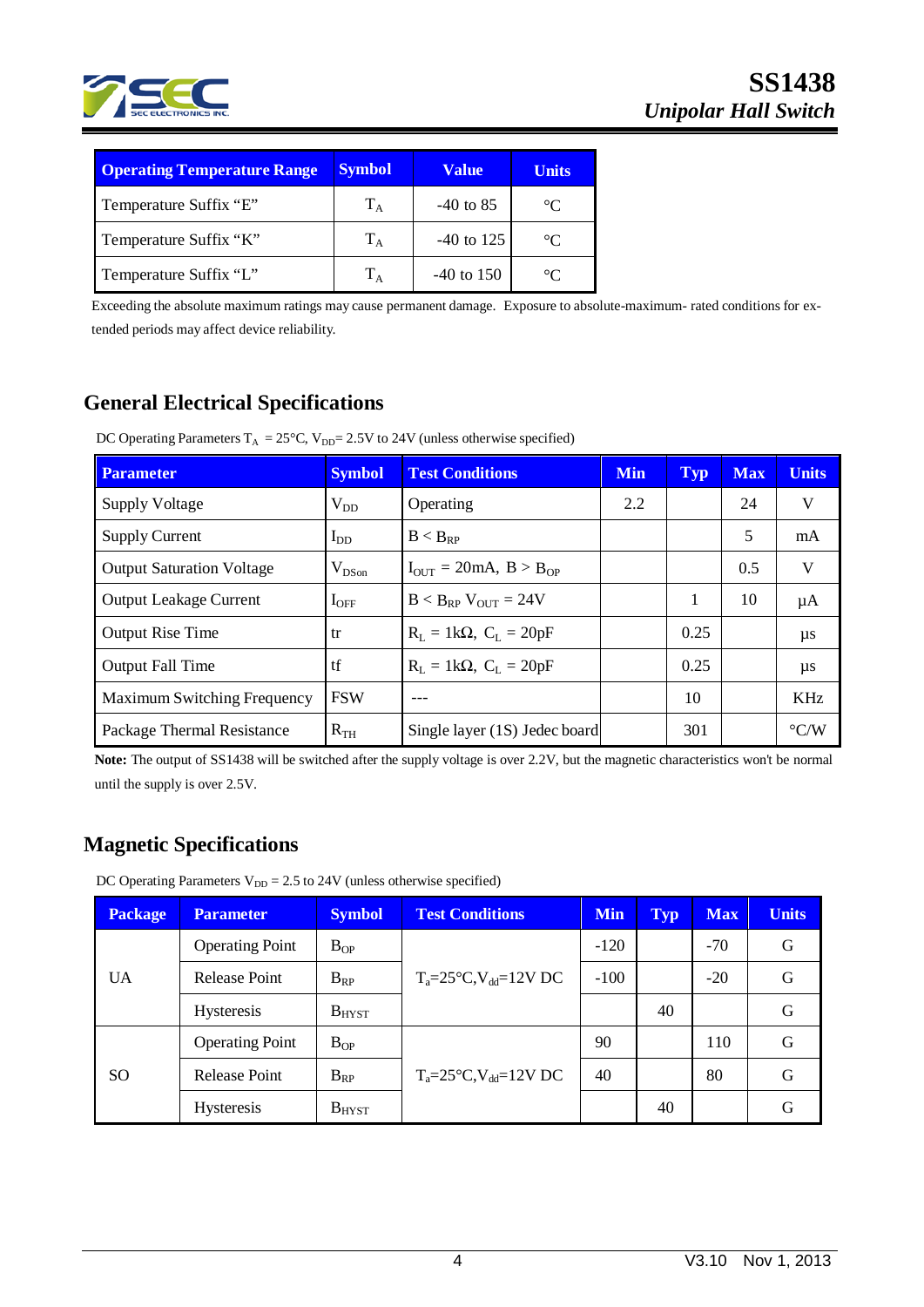

# **SS1438** *Unipolar Hall Switch*

## **Output Behavior versus Magnetic Pole**

| <b>Test Conditions (UA) Test Conditions (SO)</b> |                     | OUT  |
|--------------------------------------------------|---------------------|------|
| $B > B_{RP}$                                     | $B < B_{RP}$        | High |
| B < B <sub>OP</sub>                              | B > B <sub>OP</sub> | Low  |

DC Operating Parameters TA = -40°C to  $150$ °C, VDD = 2.5 to 24V (unless otherwise specified)

The SOT-23 device is reversed from the UA package. The SOT-23 output transistor will be turned on(drops low) in the presence of a sufficiently strong South pole magnetic field applied to the marked face.



## **Application Information**

It is strongly recommended that an external bypass capacitor be connected (in close proximity to the Hall sensor) between the supply( $V_{DD}$  Pin) and ground(GND Pin) of the device to reduce both external noise and noise generated by the chopper stabilization technique. As is shown in the following figure, a 0.1μF capacitor is typical.

For reverse voltage protection, it is recommended to connect a resistor or a diode in series with the  $V_{DD}$  pin. When using a resistor, three points are important:

- the resistor has to limit the reverse current to 50mA maximum ( $V_{CC}$  / R1  $\leq$  50mA)
- the resulting device supply voltage  $V_{DD}$  has to be higher than  $V_{DD}$  min ( $V_{DD} = V_{CC} R1*I_{DD}$ )
- the resistor has to withstand the power dissipated in reverse voltage condition ( $P_D = V_{CC}^2 / R1$ )

When using a diode, a reverse current cannot flow and the voltage drop is almost constant ( $\approx 0.7V$ ).

Therefore, a 100Ω/0.25W resistor for 5V application and a diode for higher supply voltage are recommended.

**Typical Three-Wire Application Circuit**



When a weak power supply is used or when the device is intended to be used in noisy environment, it is recommended that following figure is used.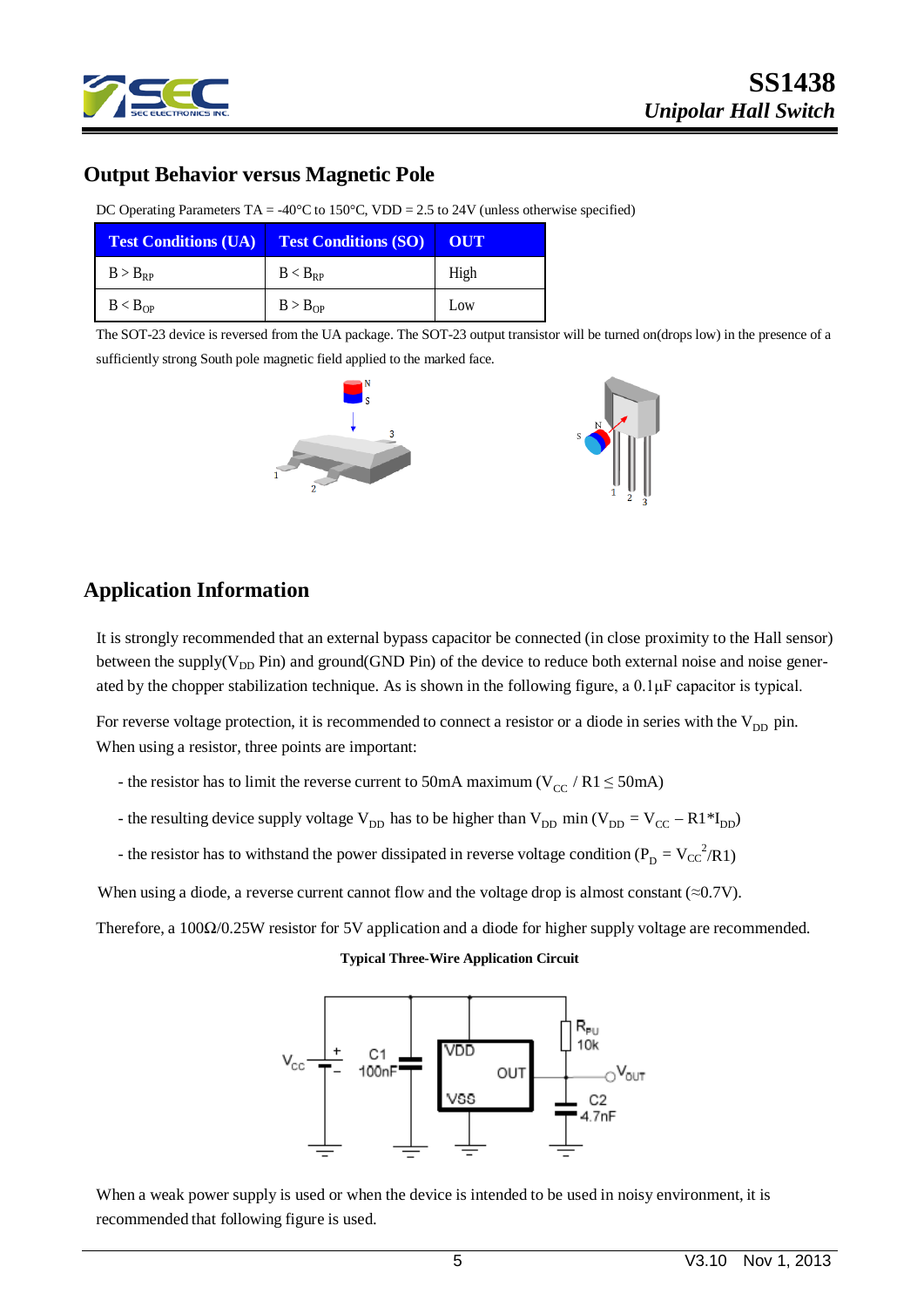

#### **Automotive and Severe Environment Protection Circuit**



The low-pass filter formed by R1 and C1 and the Zener diode Z1 bypass the disturbances or voltage spikes occurring on the device supply voltage  $V_{DD}$ . The diode D1 provides additional reverse voltage protection. Both solutions provide the required reverse voltage protection.

### **ESD Precautions**

Electronic semiconductor products are sensitive to Electro Static Discharge (ESD).

Always observe Electro Static Discharge control procedures whenever handling semiconductor products.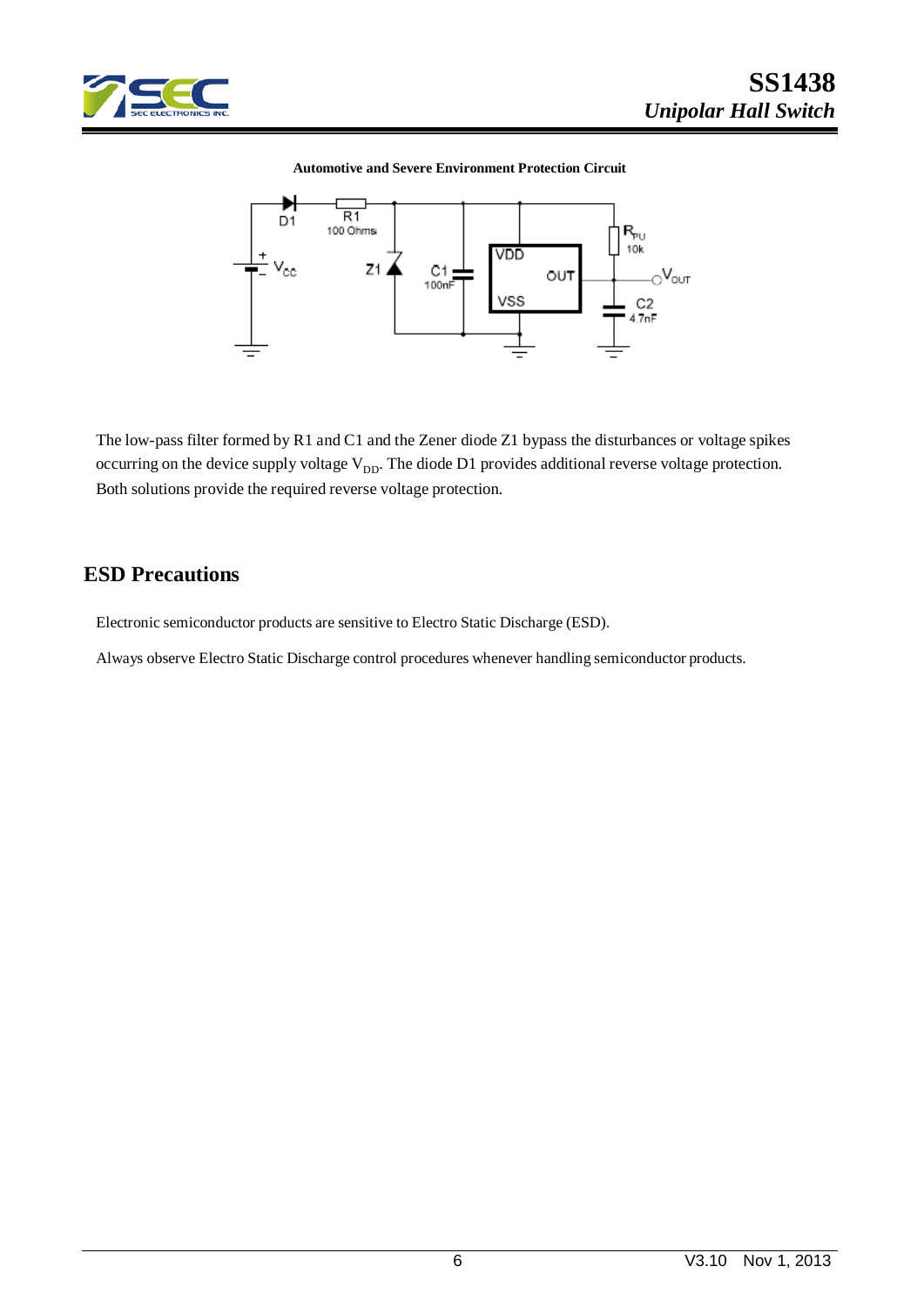

# **Package Information**

### **Package UA, 3-Pin SIP(TO-92):**





**Sensor Location**



**Notes:**

- **1). Controlling dimension : mm ;**
- **2). Leads must be free of flash and plating voids ;**
- **3). Do not bend leads within 1 mm of lead to package interface ;**
- **4). PINOUT:** Pin 1  $V_{DD}$  **Pin 2 GND Pin 3 Output**